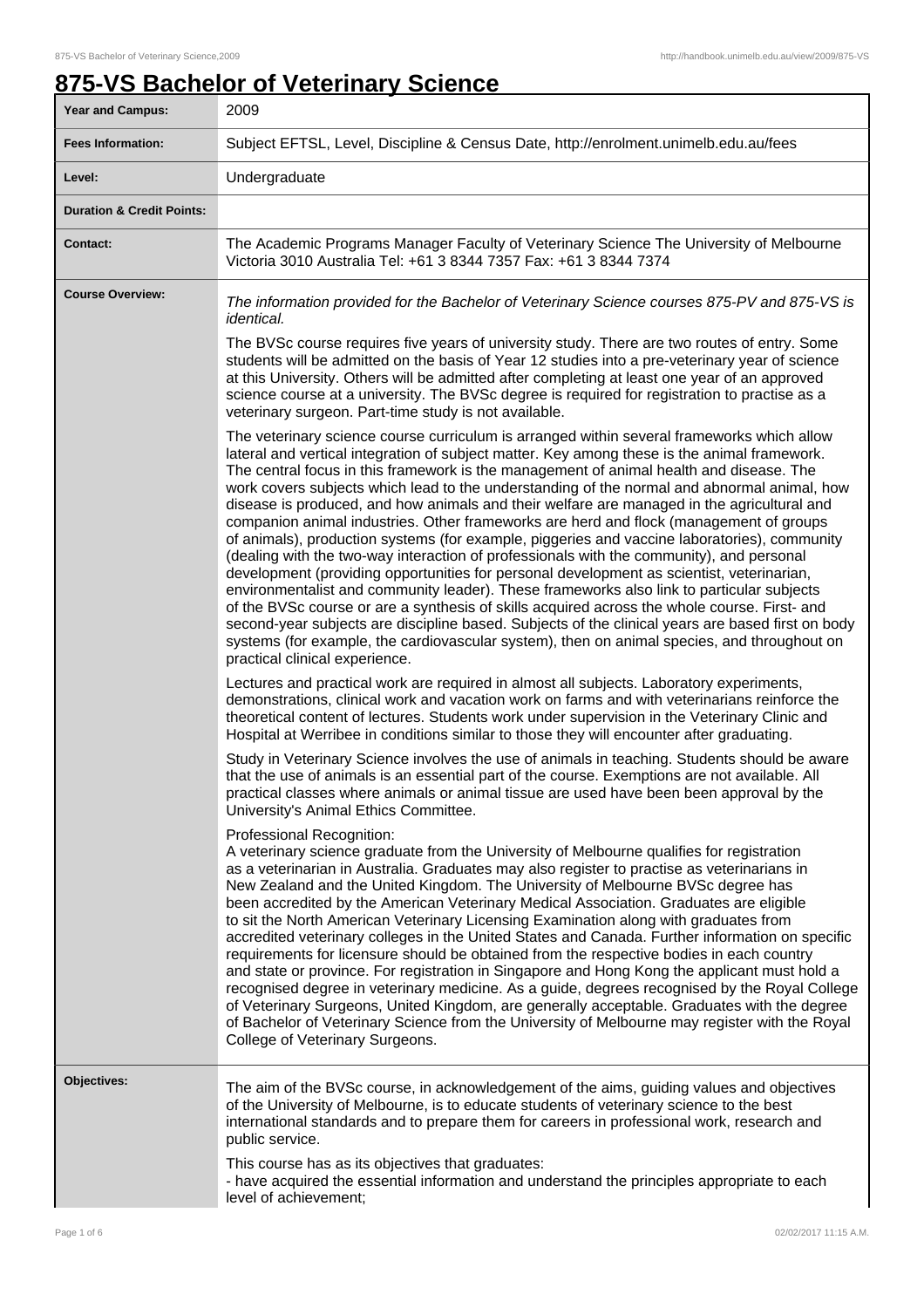|                                                             | - can relate the scientific knowledge gained to the technical and vocational aspects of veterinary<br>practices;<br>- have acquired academic and technical competence with animals and animal production<br>systems, their pathogens, diseases, welfare and management;<br>- can organise knowledge and ideas systematically, discriminate amongst relevant data, and<br>generalise safely;<br>- have developed skills in problem definition and solution, in decision-making and in program<br>design and implementation;<br>- can design and conduct scientific enquiries;<br>- have developed leadership skills and an ability to interact effectively and communicate with<br>professional colleagues, individuals and the general community; and<br>- understand the rights, privileges and responsibilities of membership of learned societies and<br>professional associations.                                                                                                                                                                                                                                                                                                                                                                                                                                                                                                                                                                                                                                                                                                                                                                                                                                                                                                                                                                             |                                   |                          |
|-------------------------------------------------------------|--------------------------------------------------------------------------------------------------------------------------------------------------------------------------------------------------------------------------------------------------------------------------------------------------------------------------------------------------------------------------------------------------------------------------------------------------------------------------------------------------------------------------------------------------------------------------------------------------------------------------------------------------------------------------------------------------------------------------------------------------------------------------------------------------------------------------------------------------------------------------------------------------------------------------------------------------------------------------------------------------------------------------------------------------------------------------------------------------------------------------------------------------------------------------------------------------------------------------------------------------------------------------------------------------------------------------------------------------------------------------------------------------------------------------------------------------------------------------------------------------------------------------------------------------------------------------------------------------------------------------------------------------------------------------------------------------------------------------------------------------------------------------------------------------------------------------------------------------------------------|-----------------------------------|--------------------------|
| <b>Course Structure &amp;</b><br><b>Available Subjects:</b> |                                                                                                                                                                                                                                                                                                                                                                                                                                                                                                                                                                                                                                                                                                                                                                                                                                                                                                                                                                                                                                                                                                                                                                                                                                                                                                                                                                                                                                                                                                                                                                                                                                                                                                                                                                                                                                                                    |                                   |                          |
| <b>Subject Options:</b>                                     | <b>First Year</b><br>Deals with normal animals and an introduction to the veterinary profession.<br>Veterinary first to fourth year.<br>The veterinary science course is a set course which means all subjects must be studied and<br>completed satisfactorily. All subjects are semester length. Each subject in a year must be<br>passed ot pass the year and to be able to proceed to the next year of the course. In addition to<br>formal classes in listed subjects, practical work requirements linked to specific subjects must<br>be completed between academic semesters or terms and between years. The requirements<br>are summarised as follows, but reference should be made also to the details of the relevant<br>subjects and rules published for students in each year manual:<br>$#$ Experience in animal handling, care and management. At least six weeks of practical<br>experience on commercial farms, and up to two weeks at urban animal shelters such as the<br>RSPCA and licensed wildlife rescue centres. (Both linked to the subjects Animal Health,<br>Management and Welfare 1A and 1B, and Animal Health, Management and Welfare 2A<br>and 2B and to be completed during the first and second years of the course.)<br>$#$ Extramural work with veterinary appointed by the faculty as academic associates. Twelve<br>weeks to be completed by the end of the final clinical year for Professional Practice 3 and<br>to include 3 days of abattoir work.<br># Practical training rostered in the Veterinary Clinic and Hospital. Two weeks for Professional<br>Practice 1. Two weeks for Professional Practice 2.<br>$#$ Practical instruction in clinical techniques with dairy cattle at the Rural Veterinary Centre at<br>Maffra in Gippsland, hosted by the Maffra Veterinary Centre. One week for Professional<br>Practice 2 |                                   |                          |
|                                                             | <b>Subject</b>                                                                                                                                                                                                                                                                                                                                                                                                                                                                                                                                                                                                                                                                                                                                                                                                                                                                                                                                                                                                                                                                                                                                                                                                                                                                                                                                                                                                                                                                                                                                                                                                                                                                                                                                                                                                                                                     | <b>Study Period Commencement:</b> | <b>Credit</b><br>Points: |
|                                                             | 250-105 Veterinary Professional Studies                                                                                                                                                                                                                                                                                                                                                                                                                                                                                                                                                                                                                                                                                                                                                                                                                                                                                                                                                                                                                                                                                                                                                                                                                                                                                                                                                                                                                                                                                                                                                                                                                                                                                                                                                                                                                            | Semester 1                        | 6.250                    |
|                                                             | 250-106 Animal Health, Management & Welfare 1A                                                                                                                                                                                                                                                                                                                                                                                                                                                                                                                                                                                                                                                                                                                                                                                                                                                                                                                                                                                                                                                                                                                                                                                                                                                                                                                                                                                                                                                                                                                                                                                                                                                                                                                                                                                                                     | Semester 1                        | 12.500                   |
|                                                             | 250-107 Animal Health, Management & Welfare 1B                                                                                                                                                                                                                                                                                                                                                                                                                                                                                                                                                                                                                                                                                                                                                                                                                                                                                                                                                                                                                                                                                                                                                                                                                                                                                                                                                                                                                                                                                                                                                                                                                                                                                                                                                                                                                     | Semester 2                        | 12.500                   |
|                                                             | 250-108 Veterinary Anatomy 1A                                                                                                                                                                                                                                                                                                                                                                                                                                                                                                                                                                                                                                                                                                                                                                                                                                                                                                                                                                                                                                                                                                                                                                                                                                                                                                                                                                                                                                                                                                                                                                                                                                                                                                                                                                                                                                      | Semester 1                        | 12.500                   |
|                                                             | 250-109 Veterinary Anatomy 1B                                                                                                                                                                                                                                                                                                                                                                                                                                                                                                                                                                                                                                                                                                                                                                                                                                                                                                                                                                                                                                                                                                                                                                                                                                                                                                                                                                                                                                                                                                                                                                                                                                                                                                                                                                                                                                      | Semester 2                        | 18.750                   |
|                                                             | 250-110 Veterinary Biochemistry A                                                                                                                                                                                                                                                                                                                                                                                                                                                                                                                                                                                                                                                                                                                                                                                                                                                                                                                                                                                                                                                                                                                                                                                                                                                                                                                                                                                                                                                                                                                                                                                                                                                                                                                                                                                                                                  | Semester 1                        | 6.250                    |
|                                                             | 250-115 Veterinary Biochemistry B                                                                                                                                                                                                                                                                                                                                                                                                                                                                                                                                                                                                                                                                                                                                                                                                                                                                                                                                                                                                                                                                                                                                                                                                                                                                                                                                                                                                                                                                                                                                                                                                                                                                                                                                                                                                                                  | Semester 2                        | 6.250                    |
|                                                             | 250-116 Veterinary Physiology 1A                                                                                                                                                                                                                                                                                                                                                                                                                                                                                                                                                                                                                                                                                                                                                                                                                                                                                                                                                                                                                                                                                                                                                                                                                                                                                                                                                                                                                                                                                                                                                                                                                                                                                                                                                                                                                                   | Semester 1                        | 12.500                   |
|                                                             | 250-117 Veterinary Physiology 1B                                                                                                                                                                                                                                                                                                                                                                                                                                                                                                                                                                                                                                                                                                                                                                                                                                                                                                                                                                                                                                                                                                                                                                                                                                                                                                                                                                                                                                                                                                                                                                                                                                                                                                                                                                                                                                   | Semester 2                        | 12.500                   |
|                                                             | Second year<br>Continues the study of the normal and introduces the abnormal animal and the clinical approach<br>to health and disease.                                                                                                                                                                                                                                                                                                                                                                                                                                                                                                                                                                                                                                                                                                                                                                                                                                                                                                                                                                                                                                                                                                                                                                                                                                                                                                                                                                                                                                                                                                                                                                                                                                                                                                                            |                                   |                          |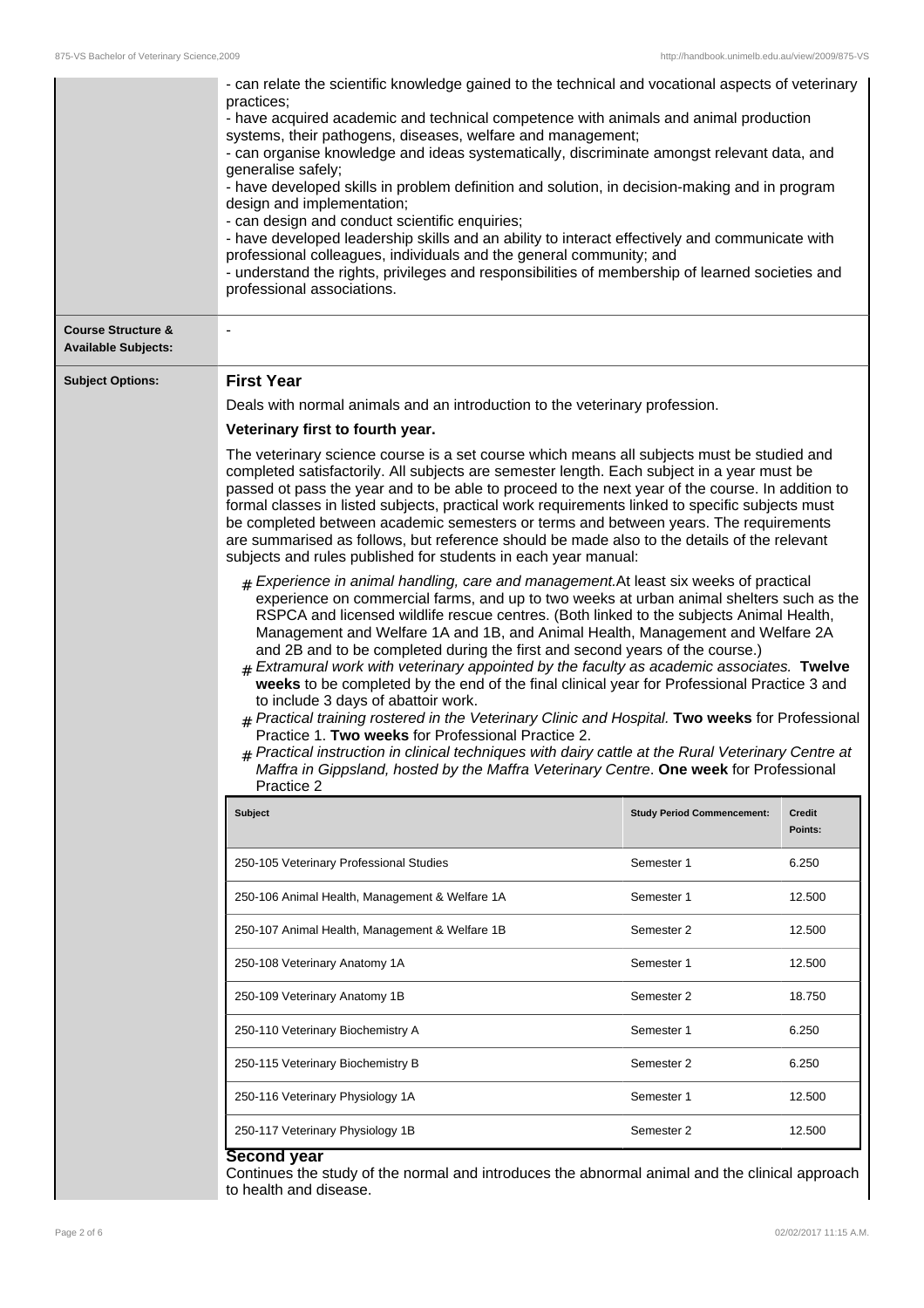| Subject                                            | <b>Study Period Commencement:</b> | <b>Credit</b><br>Points: |
|----------------------------------------------------|-----------------------------------|--------------------------|
| 250-204 Veterinary Physiology 2                    | Semester 1                        | 6.250                    |
| 250-206 Veterinary Anatomy 2                       | Semester 1                        | 12.500                   |
| 250-208 Introd. Vet. Clinical Sciences (Med & Sur) | Semester 2                        | 6.250                    |
| 250-210 Veterinary Microbiology & Virology         | Semester 1                        | 12.500                   |
| 250-211 Veterinary Bacteriology & Mycology         | Semester 2                        | 12.500                   |
| 250-212 Veterinary Parasitology A                  | Semester 1                        | 6.250                    |
| 250-213 Veterinary Parasitology B                  | Semester 2                        | 6.250                    |
| 250-214 Veterinary Pathology A                     | Semester 1                        | 6.250                    |
| 250-215 Veterinary Pathology B                     | Semester 2                        | 6.250                    |
| 250-216 Animal Health, Management & Welfare 2A     | Semester 1                        | 6.250                    |
| 250-217 Animal Health, Management & Welfare 2B     | Semester 2                        | 6.250                    |
| 250-218 Veterinary Pharmacology & Toxicology A     | Semester 1                        | 6.250                    |
| 250-219 Veterinary Pharmacology & Toxicology B     | Semester 2                        | 6.250                    |

#### **Third Year**

Continues clinical medicine and surgery and develops the systematic study of diseases of various organs and body systems in Semester 1. In Semester 2 the study of animal health, welfare and production commences according to species.

| <b>Subject</b>                                | <b>Study Period Commencement:</b> | <b>Credit</b><br>Points: |
|-----------------------------------------------|-----------------------------------|--------------------------|
| 250-307 Animal Health, Management & Welfare 3 | Semester 1                        | 6.250                    |
| 250-308 Clinical Medicine and Surgery         | Semester 1                        | 12.500                   |
| 250-309 Diseases of Body Systems 1            | Semester 1                        | 12.500                   |
| 250-310 Diseases of Body Systems 2            | Semester 1                        | 12.500                   |
| 250-312 Dogs, Cats & Miscellaneous Pets 1     | Semester 2                        | 6.250                    |
| 250-315 Pigs                                  | Semester 2                        | 6.250                    |
| 250-316 Horses 1                              | Semester 2                        | 6.250                    |
| 250-317 Cattle 1                              | Semester 2                        | 6.250                    |
| 250-318 Small Ruminants 1                     | Semester 2                        | 6.250                    |
| 250-319 Professional Practice 1 (Hospital)    | Semester 2                        | 25,000                   |

# **Fourth Year**

Continues the study of animal health, welfare and production according to species in Semester 1. In Semester 2 students undertake periods of approved practical work in clinical practice, government and animal industry services, diagnostic and research laboratories.

# **Bachelor of Veterinary Science (Honours)**

The BVSc(Hons) may be awarded to students who achieve a high standard throughout the four years of the BVSc course.

| <b>Subject</b> | Study Period Commencement: | <b>Credit</b> |
|----------------|----------------------------|---------------|
|                |                            | Points:       |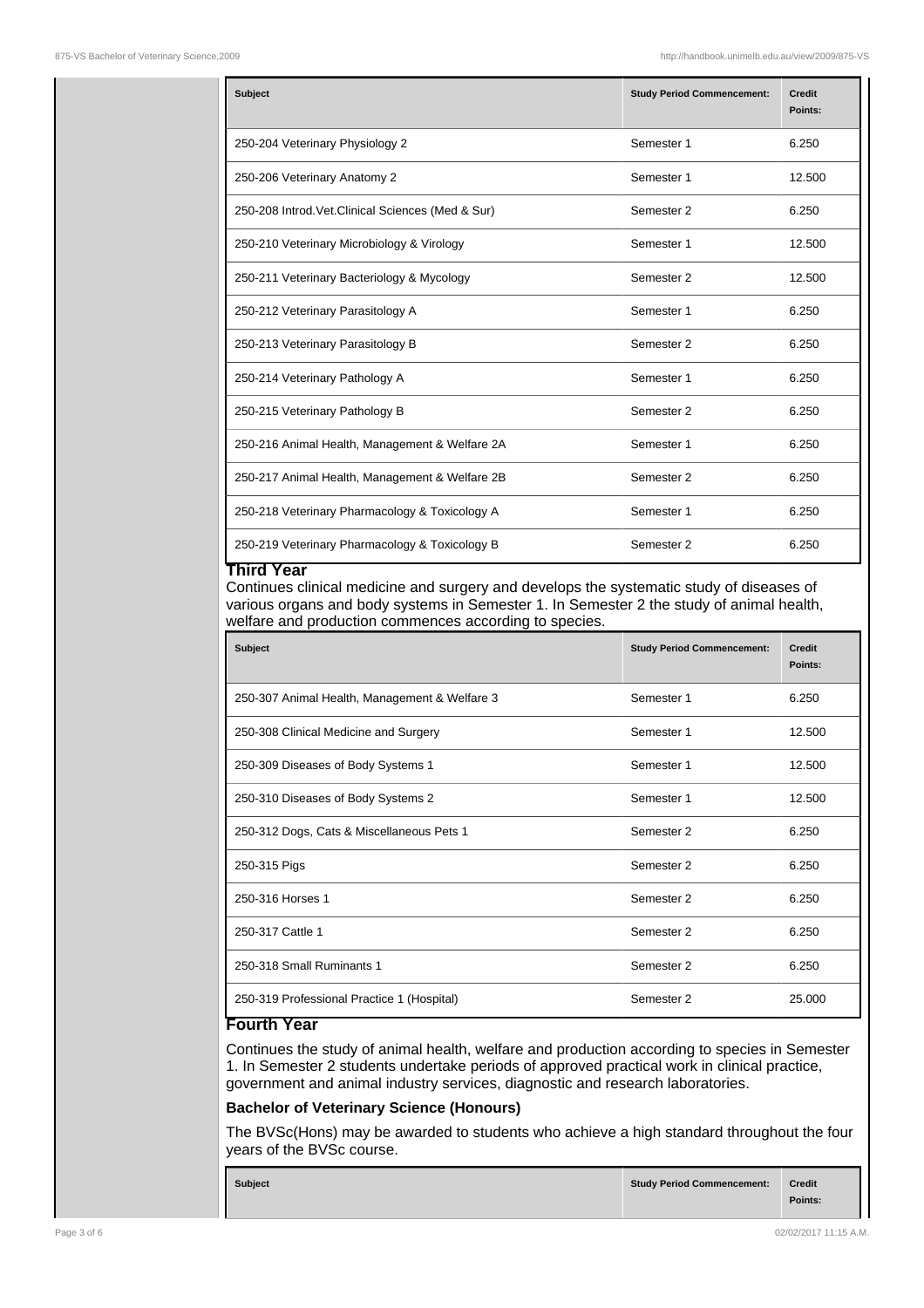|                                                   | 250-418 Dogs, Cats & Miscellaneous Pets 2                                                                                                                                                                                                                                                                                                                                                                                                                                                                                                                                                                                                                                                                                                                                                                                                                                                                                                                                                                                                                                                                                                                                                                                                                                                                                                                                                                                                                                                                                                                                                                                                                                                                                                                                                                                                                                                                         | Semester 1 | 6.250  |
|---------------------------------------------------|-------------------------------------------------------------------------------------------------------------------------------------------------------------------------------------------------------------------------------------------------------------------------------------------------------------------------------------------------------------------------------------------------------------------------------------------------------------------------------------------------------------------------------------------------------------------------------------------------------------------------------------------------------------------------------------------------------------------------------------------------------------------------------------------------------------------------------------------------------------------------------------------------------------------------------------------------------------------------------------------------------------------------------------------------------------------------------------------------------------------------------------------------------------------------------------------------------------------------------------------------------------------------------------------------------------------------------------------------------------------------------------------------------------------------------------------------------------------------------------------------------------------------------------------------------------------------------------------------------------------------------------------------------------------------------------------------------------------------------------------------------------------------------------------------------------------------------------------------------------------------------------------------------------------|------------|--------|
|                                                   | 250-419 Horses 2                                                                                                                                                                                                                                                                                                                                                                                                                                                                                                                                                                                                                                                                                                                                                                                                                                                                                                                                                                                                                                                                                                                                                                                                                                                                                                                                                                                                                                                                                                                                                                                                                                                                                                                                                                                                                                                                                                  | Semester 1 | 6.250  |
|                                                   | 250-420 Cattle 2                                                                                                                                                                                                                                                                                                                                                                                                                                                                                                                                                                                                                                                                                                                                                                                                                                                                                                                                                                                                                                                                                                                                                                                                                                                                                                                                                                                                                                                                                                                                                                                                                                                                                                                                                                                                                                                                                                  | Semester 1 | 6.250  |
|                                                   | 250-421 Small Ruminants 2                                                                                                                                                                                                                                                                                                                                                                                                                                                                                                                                                                                                                                                                                                                                                                                                                                                                                                                                                                                                                                                                                                                                                                                                                                                                                                                                                                                                                                                                                                                                                                                                                                                                                                                                                                                                                                                                                         | Semester 1 | 6.250  |
|                                                   | 250-422 Birds and Non-Domestic Animals                                                                                                                                                                                                                                                                                                                                                                                                                                                                                                                                                                                                                                                                                                                                                                                                                                                                                                                                                                                                                                                                                                                                                                                                                                                                                                                                                                                                                                                                                                                                                                                                                                                                                                                                                                                                                                                                            | Semester 1 | 6.250  |
|                                                   | 250-423 Professional Practice 2 (Hospital)                                                                                                                                                                                                                                                                                                                                                                                                                                                                                                                                                                                                                                                                                                                                                                                                                                                                                                                                                                                                                                                                                                                                                                                                                                                                                                                                                                                                                                                                                                                                                                                                                                                                                                                                                                                                                                                                        | Semester 1 | 18.750 |
|                                                   | 250-424 Professional Practice 3 (Electives)                                                                                                                                                                                                                                                                                                                                                                                                                                                                                                                                                                                                                                                                                                                                                                                                                                                                                                                                                                                                                                                                                                                                                                                                                                                                                                                                                                                                                                                                                                                                                                                                                                                                                                                                                                                                                                                                       | Semester 2 | 50.000 |
| <b>Entry Requirements:</b>                        | Please refer to the University's Course Search database: http://coursesearch.unimelb.edu.au/                                                                                                                                                                                                                                                                                                                                                                                                                                                                                                                                                                                                                                                                                                                                                                                                                                                                                                                                                                                                                                                                                                                                                                                                                                                                                                                                                                                                                                                                                                                                                                                                                                                                                                                                                                                                                      |            |        |
| <b>Core Participation</b><br><b>Requirements:</b> | It is University policy to take all reasonable steps to minimise the impact of disability upon<br>academic study, and reasonable adjustments will be made to enhance a student's participation<br>in the University's programs. This course requires all students to enrol in subjects where they<br>must actively and safely contribute to laboratory activities, practical placements and clinical<br>and paraclinical work with animals. Students who feel their disability will impact on meeting<br>this requirement are encouraged to discuss this matter with the Subject Coordinator and the<br>Disability Liaison Unit.                                                                                                                                                                                                                                                                                                                                                                                                                                                                                                                                                                                                                                                                                                                                                                                                                                                                                                                                                                                                                                                                                                                                                                                                                                                                                  |            |        |
| <b>Further Study:</b>                             | Undergraduate<br>Bachelor of Veterinary Science BVSc<br>Bachelor of Veterinary Science (Honours) BVSc(Hons)<br>Bachelor of Animal Science* BAnimSc<br>(*Open only to students doing the BVSc degree course.)<br>Postgraduate<br>Postgraduate Certificate in Avian Health# PCAH<br>Master of Veterinary Science MVSc<br>Master of Veterinary Studies MVS<br>Doctor of Philosophy PhD<br>Doctor of Veterinary Science DVSc<br>(# on-line delivery)<br>Veterinary Science offers opportunities for further study at the Bachelor, Master or PhD level.<br>The Bachelor of Animal Science is an option after the second or third year of the BVSc course.<br>It provides the opportunity to undertake an in-depth study over one year in an area of veterinary<br>science previously studied. The coursework higher degree of Master of Veterinary Studies<br>provides training to achieve an advanced professional competence in selected veterinary<br>science disciplines. Research training at PhD or Masters level is available to veterinary science,<br>science or agricultural science graduates in a number of areas where the faculty has research                                                                                                                                                                                                                                                                                                                                                                                                                                                                                                                                                                                                                                                                                                                                                          |            |        |
| <b>Graduate Attributes:</b>                       | strengths. However some clinically-oriented projects would only be suitable for veterinary<br>graduates.<br>The University of Melbourne is a research-intensive university that attaches the very highest<br>priority to undergraduate education and seeks to stimulate, nurture and develop graduates<br>of the finest international calibre. The university expects its graduates to be educated and<br>well-informed, able to contribute effectively to their communities wherever in the world they<br>choose to live and work. It expects Melbourne graduates to have the following qualities and<br>skills:- profound respect for truth and intellectual integrity and for the ethics of scholarship;<br>- highly developed cognitive, analytic and problem-solving skills; - capacity for independent<br>critical though, rational inquiry and self-directed learning; - intellectual curiosity and creativity,<br>including understanding of the philosophical and methodological bases of research activity;<br>- openness to new ideas and unconventional critiques of received wisdom; and - extensive<br>knowledge of a particular discipline or professional area, including relevant professional<br>knowledge and skills and informed respect for the principles, disciplines, values and ethics of a<br>chosen profession; - ability and self-confidence to comprehend complex concepts, to express<br>them lucidly, whether orally or in writing and to confront unfamiliar problems; - awareness of<br>advanced communications technologies and modalities, sound working skills in the application<br>of computer systems and software, and receptiveness to the expanding opportunities of<br>the 'information revolution'; - international awareness and openness to the world, based on<br>understanding and appreciation of social and cultural diversity and respect for individual human |            |        |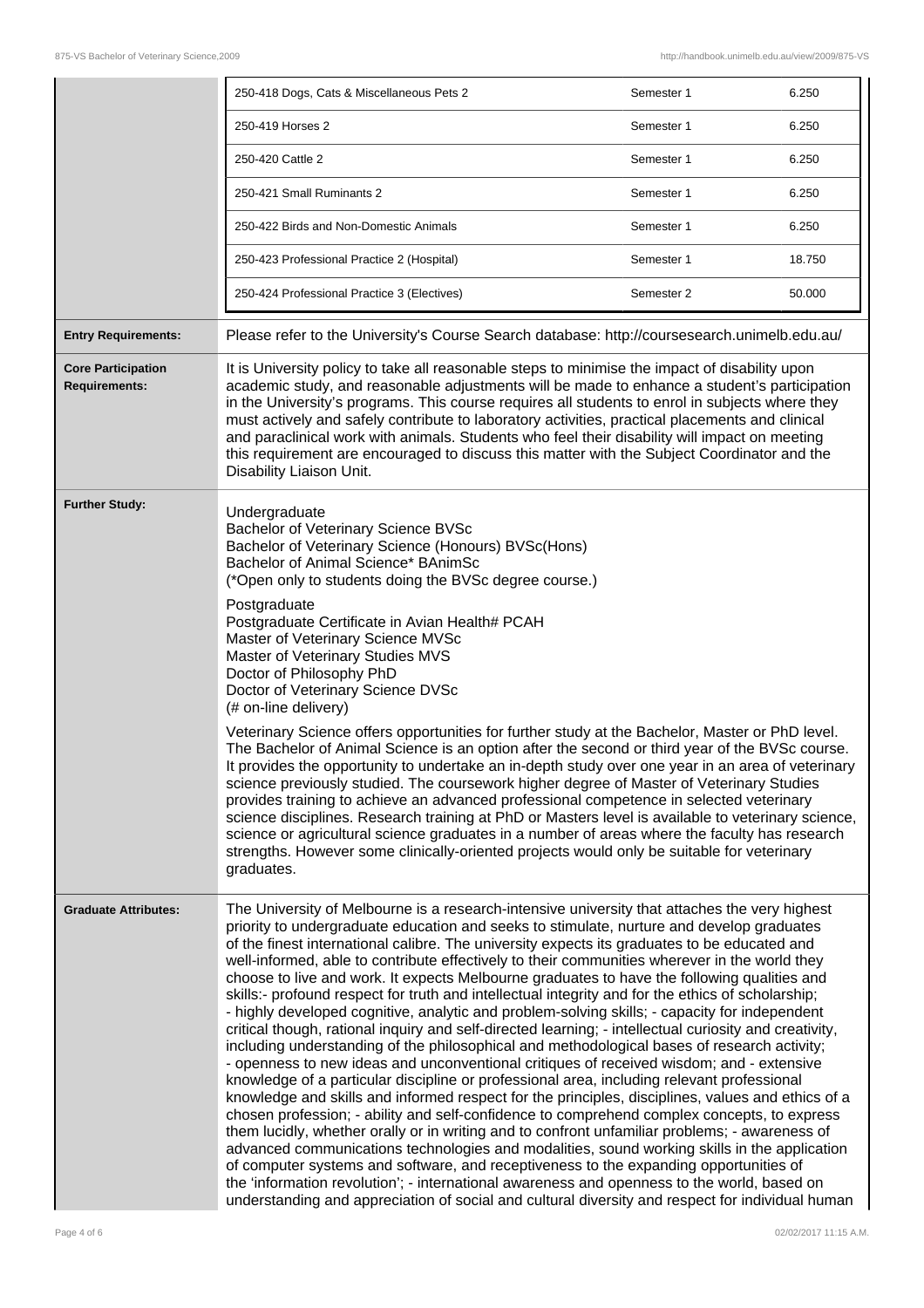|                                  | rights and dignity; - leadership capacity, including a willingness to engage in constructive public<br>discourse, to accept social and civic responsibilities and to speak out against prejudice, injustice<br>and the abuse of power; - ability and confidence to participate effectively in collaborative<br>learning as a team-member, while respecting individual differences; and - ability to plan work<br>and to use time effectively.                                                                                                                                                                                                                                                                  |
|----------------------------------|----------------------------------------------------------------------------------------------------------------------------------------------------------------------------------------------------------------------------------------------------------------------------------------------------------------------------------------------------------------------------------------------------------------------------------------------------------------------------------------------------------------------------------------------------------------------------------------------------------------------------------------------------------------------------------------------------------------|
| <b>Generic Skills:</b>           |                                                                                                                                                                                                                                                                                                                                                                                                                                                                                                                                                                                                                                                                                                                |
| Links to further<br>information: | http://www.vet.unimelb.edu.au                                                                                                                                                                                                                                                                                                                                                                                                                                                                                                                                                                                                                                                                                  |
| Notes:                           | Use of animals in practical classes<br>Study in Veterinary Science does involve the use of animals in teaching; this is an essential<br>part of the course and exemptions are not available. All use of animal or animal tissue either for<br>teaching or research in the University must be approved by the University of Melbourne Animal<br>Welfare Committee (which includes membership provision for community members with animal<br>welfare interests).                                                                                                                                                                                                                                                 |
|                                  | <b>Attendance requirements</b><br>Attendance at practical classes, tutorials and clinical rotations is compulsory. Teaching staff<br>may take a roll to record attendance. Students failing to comply with this requirement may<br>be excluded from examinations. Alternatively, their results may be withheld and additional<br>examinations or assignments given to demonstrate that the required level of competence in the<br>subject has been attained.                                                                                                                                                                                                                                                   |
|                                  | <b>Dean's Honours List</b><br>The Dean's Honours List recognises the achievements of the Faculty's outstanding students<br>each year. Students are selected on academic merit and receive a letter from the Dean and<br>official acknowledgement on their academic transcripts.                                                                                                                                                                                                                                                                                                                                                                                                                                |
|                                  | Late submission of assessment<br>There will be a penalty applied for late submission of work for assessment. Details are provided<br>in the Course and Subject Guide issued to each student for each year of the course.                                                                                                                                                                                                                                                                                                                                                                                                                                                                                       |
|                                  | <b>Plagiarism and collusion</b><br>The University policy on plagiarism and collusion will be applied to work submitted for<br>assessment. Details are provided in the Course and Subject Guide issued to each student for<br>each year of the course. The web site for the University of Melbourne's Policy on Academic<br>Honesty and Plagiarism is http://www.services.unimelb.edu.au/plagiarism/policy.html.                                                                                                                                                                                                                                                                                                |
|                                  | Where to go for assistance<br>Faculty Office staff at Parkville are available to answer questions on all administrative matters<br>and can help direct you to assistance for personal and study problems. Telephone (03) 8344<br>7357.                                                                                                                                                                                                                                                                                                                                                                                                                                                                         |
|                                  | Students based at the Veterinary Clinical Centre, Werribee, may seek advice from staff in the<br>Faculty Office (Werribee) in the first instance. Telephone (03) 9731 2000.<br>Other help procedures provided are:                                                                                                                                                                                                                                                                                                                                                                                                                                                                                             |
|                                  | - The Associate Deans (Students Preclinical), Dr. J. Gilkerson and Dr. H. Davies, located at<br>Parkville for academic and welfare matters.<br>- The Associate Deans (Students Clinical), Mr. G. Edwards and Ms J. Charles located at<br>Werribee, for academic and welfare matters.<br>- A mentor, who will be an academic staff member, is allocated to the student at the<br>commencement of the course for the first two years and then again at the commencement of<br>the clinical training.<br>- A subject coordinator is responsible for the management of a particular subject and is able<br>to provide academic advice and receive feedback from students on the quality of the course<br>delivery. |
|                                  | Are additional studies available?<br>Generally the schedule of classes for veterinary science within the academic semester does<br>not allow time for additional studies such as the Diploma of Modern Languages or the Diploma<br>of Music (Practical) or single subjects offered by other faculties. Students should discuss their<br>requests with staff in the Faculty Office, and arrangements will be made to facilitate these<br>studies where possible.                                                                                                                                                                                                                                                |
|                                  | Is study overseas possible?<br>While the University has formal exchange agreements with a number of overseas universities,<br>a few of which have a veterinary school, course structure and academic year differences have<br>made it difficult to achieve any student exchanges. Often students have done an additional year                                                                                                                                                                                                                                                                                                                                                                                  |

to participate in a study abroad program. Students who consider undertaking any of the practical